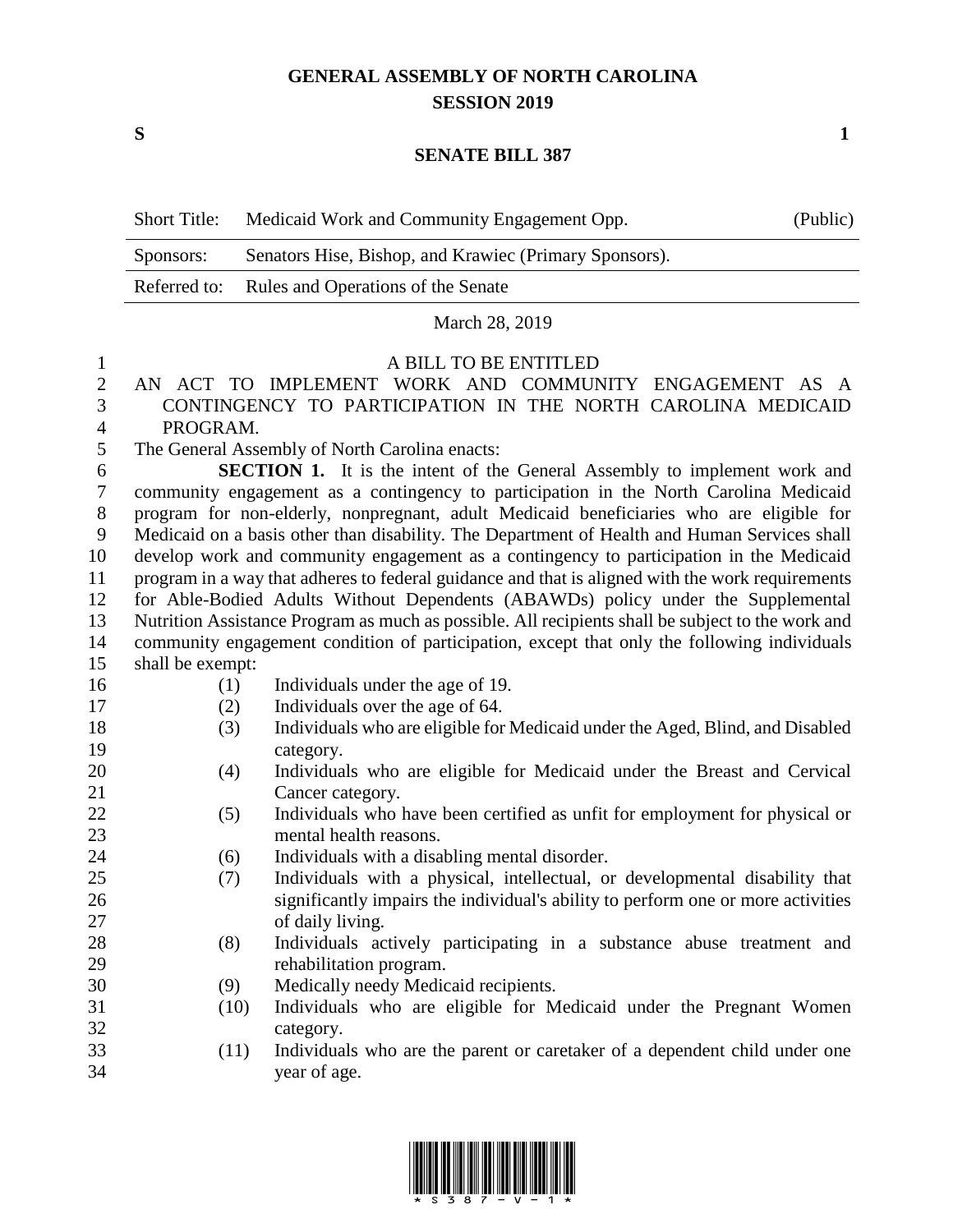|      | <b>General Assembly Of North Carolina</b>                                                                       | <b>Session 2019</b> |
|------|-----------------------------------------------------------------------------------------------------------------|---------------------|
| (12) | Individuals who are a parent or caretaker that provides care for a dependent                                    |                     |
|      | child with a serious medical condition or disability, to be defined by the                                      |                     |
|      | Department of Health and Human Services.                                                                        |                     |
| (13) | Individuals who are eligible for Medicaid under the Family Planning category                                    |                     |
|      | only.                                                                                                           |                     |
| (14) | Individuals who are eligible for Medicaid under the foster care eligibility                                     |                     |
|      | category or under the former foster care eligibility category.                                                  |                     |
| (15) | Individuals who receive Title IV-E Adoption Assistance or who are under the                                     |                     |
|      | age of 26 and formerly received Title IV-E Adoption Assistance.                                                 |                     |
| (16) | Individuals who are receiving unemployment compensation and complying                                           |                     |
|      | with the work requirements that are part of the federal-State unemployment                                      |                     |
|      | compensation system.                                                                                            |                     |
| (17) | Presumptively eligible recipients, during the period of presumptive eligibility.                                |                     |
| (18) | Recipients who participate in the North Carolina Health Insurance Premium                                       |                     |
| (19) | Payment (NC HIPP) program.<br>Individuals who are inmates of prisons.                                           |                     |
| (20) | Qualified aliens subject to the five-year bar for means-tested public assistance                                |                     |
|      | under 8 U.S.C. $\S$ 1613 who qualify for emergency services under 8 U.S.C. $\S$                                 |                     |
|      | 1611.                                                                                                           |                     |
| (21) | Undocumented aliens who qualify for emergency services under 8 U.S.C. §                                         |                     |
|      | 1611.                                                                                                           |                     |
|      | <b>SECTION 2.</b> On or before October 1, 2019, the Department of Health and Human                              |                     |
|      | Services shall submit to the Centers for Medicare and Medicaid Services any State Plan                          |                     |
|      | amendments or any waivers necessary to implement work and community engagement as a                             |                     |
|      | contingency to participation in the North Carolina Medicaid program for non-elderly,                            |                     |
|      | nonpregnant adult Medicaid beneficiaries who are eligible for Medicaid on a basis other than                    |                     |
|      | disability. Work and community engagement shall be implemented as a contingency to                              |                     |
|      | participation in the Medicaid program upon approval of the applicable State Plan amendment or                   |                     |
|      | waiver or July 1, 2020, whichever date is later.                                                                |                     |
|      | <b>SECTION 3.</b> No later than November 1, 2019, the Department shall submit to the                            |                     |
|      | Joint Legislative Oversight Committee on Medicaid and NC Health Choice and the Fiscal                           |                     |
|      | Research Division a report containing the following information:                                                |                     |
| (1)  | As required by section 2 of this act, a copy of the State Plan amendment or                                     |                     |
|      | waiver to implement work and community engagement as a contingency to<br>participation in the Medicaid program. |                     |
| (2)  | A detailed description of the work and community engagement condition of                                        |                     |
|      | participation to be implemented, including exemptions from work and                                             |                     |
|      | community engagement, a description of the activities qualifying as work or                                     |                     |
|      | community engagement, the calculations that will be used to determine the                                       |                     |
|      | time spent in qualifying activities and the minimum amount of time required                                     |                     |
|      | for participation, the method by which individuals will be excluded from                                        |                     |
|      | participation in the Medicaid program for noncompliance with the work and                                       |                     |
|      | community engagement condition, any good-cause exemptions                                                       | for                 |
|      | noncompliance with the work and community engagement condition, and the                                         |                     |
|      | method by which an individual may regain eligibility if that individual was                                     |                     |
|      | determined to be ineligible for Medicaid due to noncompliance with the work                                     |                     |
|      | and community engagement condition to participation.                                                            |                     |
| (3)  | An analysis of the total fiscal impact of adding work and community                                             |                     |
|      | engagement as a contingency to participation in the North Carolina Medicaid                                     |                     |
|      | program. This analysis shall include an outline of both costs and savings to                                    |                     |
|      | the Medicaid programs.                                                                                          |                     |